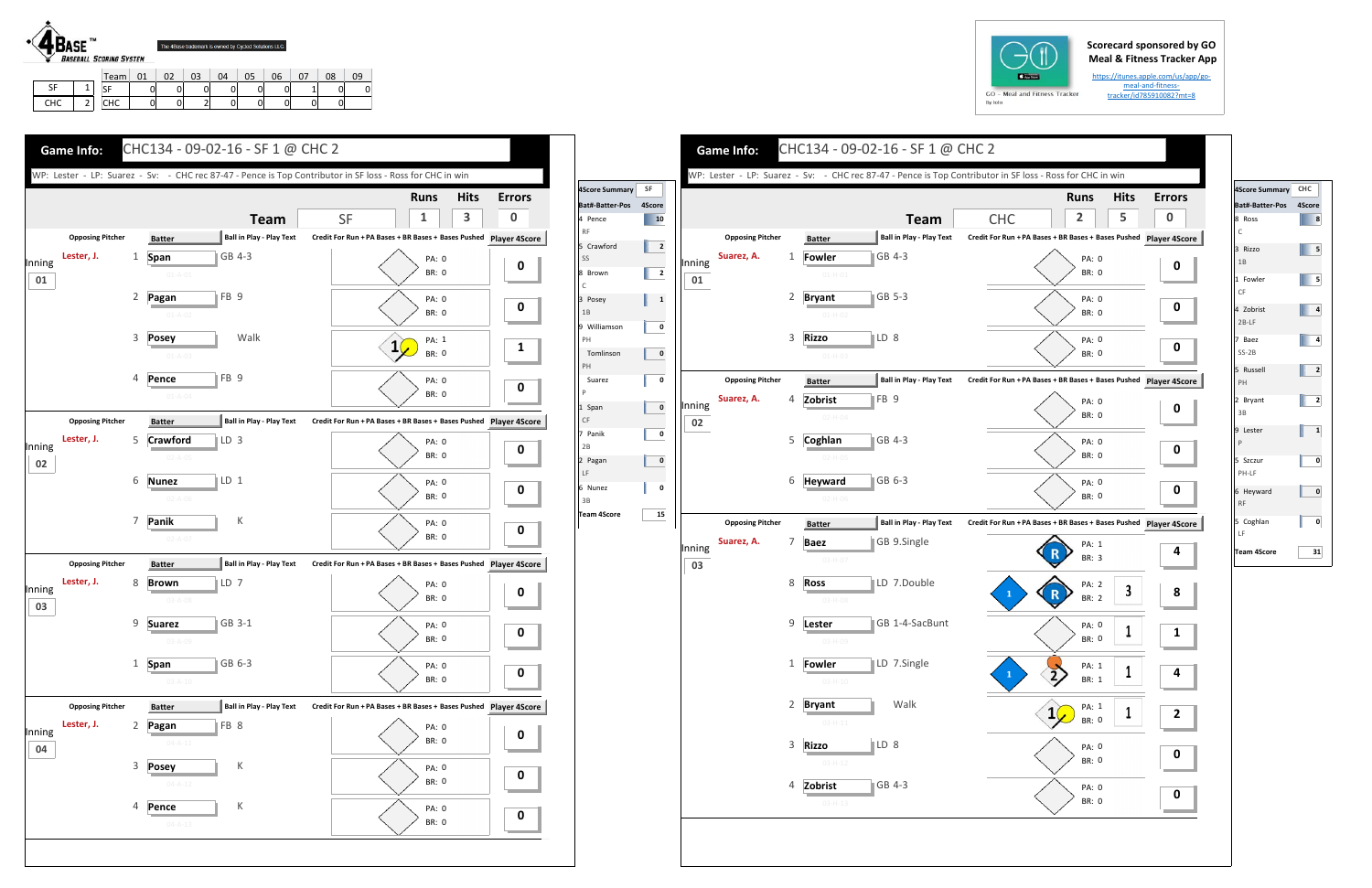## **Scorecard sponsored by GO Meal & Fitness Tracker App**

https://itunes.apple.com/us/app/gomeal‐and‐fitness‐ tracker/id785910082?mt=8



CHC | 2

 $CHC$  0 0 2 0 0 0 0

**Opposing Pitcher Batter Ball in Play ‐ Play Text Batter Credit For Run + PA Bases + BR Bases + Bases Pushed Player 4Score**

 $\sim$   $\sqrt{2}$ 

|              |                         |                |                                               |                                 | <u>tracker/id/85910082?</u><br>By Iolo                        |          |
|--------------|-------------------------|----------------|-----------------------------------------------|---------------------------------|---------------------------------------------------------------|----------|
|              | <b>Opposing Pitcher</b> |                | <b>Batter</b>                                 | <b>Ball in Play - Play Text</b> | Credit For Run + PA Bases + BR Bases + Bases Pushed Player 4S |          |
| Inning<br>04 | Suarez, A.              | 5              | FB <sub>7</sub><br>Coghlan<br>$04 - H - 14$   |                                 | PA: 0<br>BR: 0                                                | 0        |
|              |                         | 6              | <b>Heyward</b><br>$04 - H - 15$               | К                               | PA: 0<br>BR: 0                                                | 0        |
|              |                         | 7              | <b>Baez</b><br>$04-H-16$                      | К                               | <b>PA: 0</b><br>BR: 0                                         | 0        |
|              | <b>Opposing Pitcher</b> |                | <b>Batter</b>                                 | <b>Ball in Play - Play Text</b> | Credit For Run + PA Bases + BR Bases + Bases Pushed Player 4S |          |
| Inning<br>05 | Suarez, A.              | 8              | <b>Ross</b><br>$05-H-17$                      | К                               | PA: 0<br><b>BR: 0</b>                                         | 0        |
|              |                         | 9              | FB <sub>8</sub><br>Lester<br>$05 - H - 18$    |                                 | PA: 0<br><b>BR: 0</b>                                         | 0        |
|              |                         | 1              | <b>Fowler</b><br>$05-H-19$                    | Walk                            | PA: 1<br>1<br><b>BR: 0</b>                                    | <u>1</u> |
|              |                         | 2              | LD <sub>5</sub><br><b>Bryant</b><br>$05-H-20$ |                                 | PA: 0<br><b>BR: 0</b>                                         | 0        |
|              | <b>Opposing Pitcher</b> |                | <b>Batter</b>                                 | <b>Ball in Play - Play Text</b> | Credit For Run + PA Bases + BR Bases + Bases Pushed Player 4S |          |
| Inning<br>06 | Okert, S.               | 3              | <b>Rizzo</b><br>$06 - H - 21$                 | LD 8.Single                     | PA: 1<br><b>BR: 1</b>                                         | 2        |
|              |                         | 4              | Zobrist<br>$06-H-22$                          | Walk                            | PA: 1<br>1<br>1<br><b>BR: 0</b>                               | 2        |
|              |                         | 5              | PU <sub>4</sub><br><b>Szczur</b><br>$06-H-23$ |                                 | PA: 0<br><b>BR: 0</b>                                         | 0        |
|              |                         | 6              | Heyward<br>$06 - H - 24$                      | К                               | PA: 0<br>BR: 0                                                | 0        |
|              | Gearrin, C.             | $\overline{7}$ | <b>Baez</b><br>$06-H-25$                      | К                               | PA: 0<br><b>BR: 0</b>                                         | 0        |
|              | <b>Opposing Pitcher</b> |                | <b>Batter</b>                                 | <b>Ball in Play - Play Text</b> | Credit For Run + PA Bases + BR Bases + Bases Pushed Player 4S |          |
| Inning<br>07 | Gearrin, C.             | 8              | <b>Ross</b><br>$07 - H - 26$                  | К                               | PA: 0<br>BR: 0                                                | 0        |
|              |                         | 9              | Lester<br>$07-H-27$                           | GB 6-3                          | PA: 0<br>BR: 0                                                | 0        |
|              |                         | 1              | FB 8<br>Fowler<br>$07 - H - 28$               |                                 | PA: 0<br>BR: 0                                                | 0        |



| Inning       | Lester, J.              | 5     | <b>Crawford</b><br>LD <sub>5</sub><br>$05 - A - 14$ | PA: 0<br><b>BR: 0</b>                                                | 0            |
|--------------|-------------------------|-------|-----------------------------------------------------|----------------------------------------------------------------------|--------------|
| 05           |                         | 6     | PU <sub>3</sub><br><b>Nunez</b><br>$05 - A - 15$    | <b>PA: 0</b><br><b>BR: 0</b>                                         | 0            |
|              |                         | 7     | GB 4-3<br>Panik<br>$05 - A - 16$                    | <b>PA: 0</b><br><b>BR: 0</b>                                         | 0            |
|              | <b>Opposing Pitcher</b> |       | <b>Ball in Play - Play Text</b><br><b>Batter</b>    | Credit For Run + PA Bases + BR Bases + Bases Pushed Player 4Score    |              |
| Inning<br>06 | Lester, J.              | 8     | GB 6-3<br><b>Brown</b><br>$06 - A - 17$             | PA: 0<br><b>BR: 0</b>                                                | 0            |
|              |                         | 9     | <b>Tomlinson</b><br>LD 8<br>$06 - A - 18$           | PA: 0<br><b>BR: 0</b>                                                | 0            |
|              |                         | 1     | <b>Span</b><br>LD 6<br>$06 - A - 19$                | PA: 0<br><b>BR: 0</b>                                                | 0            |
|              | <b>Opposing Pitcher</b> |       | Ball in Play - Play Text<br><b>Batter</b>           | Credit For Run + PA Bases + BR Bases + Bases Pushed    Player 4Score |              |
| Inning<br>07 | Lester, J.              | 2     | PU <sub>6</sub><br>Pagan<br>$07 - A - 20$           | PA: 0<br>BR: 0                                                       | 0            |
|              |                         | 3     | GB 6-3<br><b>Posey</b><br>$07 - A - 21$             | PA: 0<br><b>BR: 0</b>                                                | 0            |
|              |                         | 4     | FB .HomeRun LF<br>Pence<br>$07 - A - 22$            | PA: 4<br>4<br>$\mathbf{1}$<br>R<br><b>BR: 0</b>                      | 9            |
|              |                         | 5     | Crawford<br>GB 8.Double<br>$07 - A - 23$            | PA: 2<br>BR: 0                                                       | 2            |
|              |                         | 6     | LD <sub>5</sub><br><b>Nunez</b><br>$07 - A - 24$    | PA: 0<br>BR: 0                                                       | 0            |
|              | <b>Opposing Pitcher</b> |       | <b>Ball in Play - Play Text</b><br><b>Batter</b>    | Credit For Run + PA Bases + BR Bases + Bases Pushed Player 4Score    |              |
| Inning<br>08 | Lester, J.              | 7     | GB 3U<br>Panik<br>$08 - A - 25$                     | PA: 0<br><b>BR: 0</b>                                                | 0            |
|              |                         | 8     | LD 7.Double<br><b>Brown</b><br>$08 - A - 26$        | PA: 2<br>BR: 0                                                       | $\mathbf{2}$ |
|              |                         | 9     | Williamson<br>PU <sub>5</sub><br>$08 - A - 27$      | PA: 0<br>BR: 0                                                       | 0            |
|              |                         | $1\,$ | GB 4-3<br>Span                                      | PA: 0<br><b>BR: 0</b>                                                | $\pmb{0}$    |